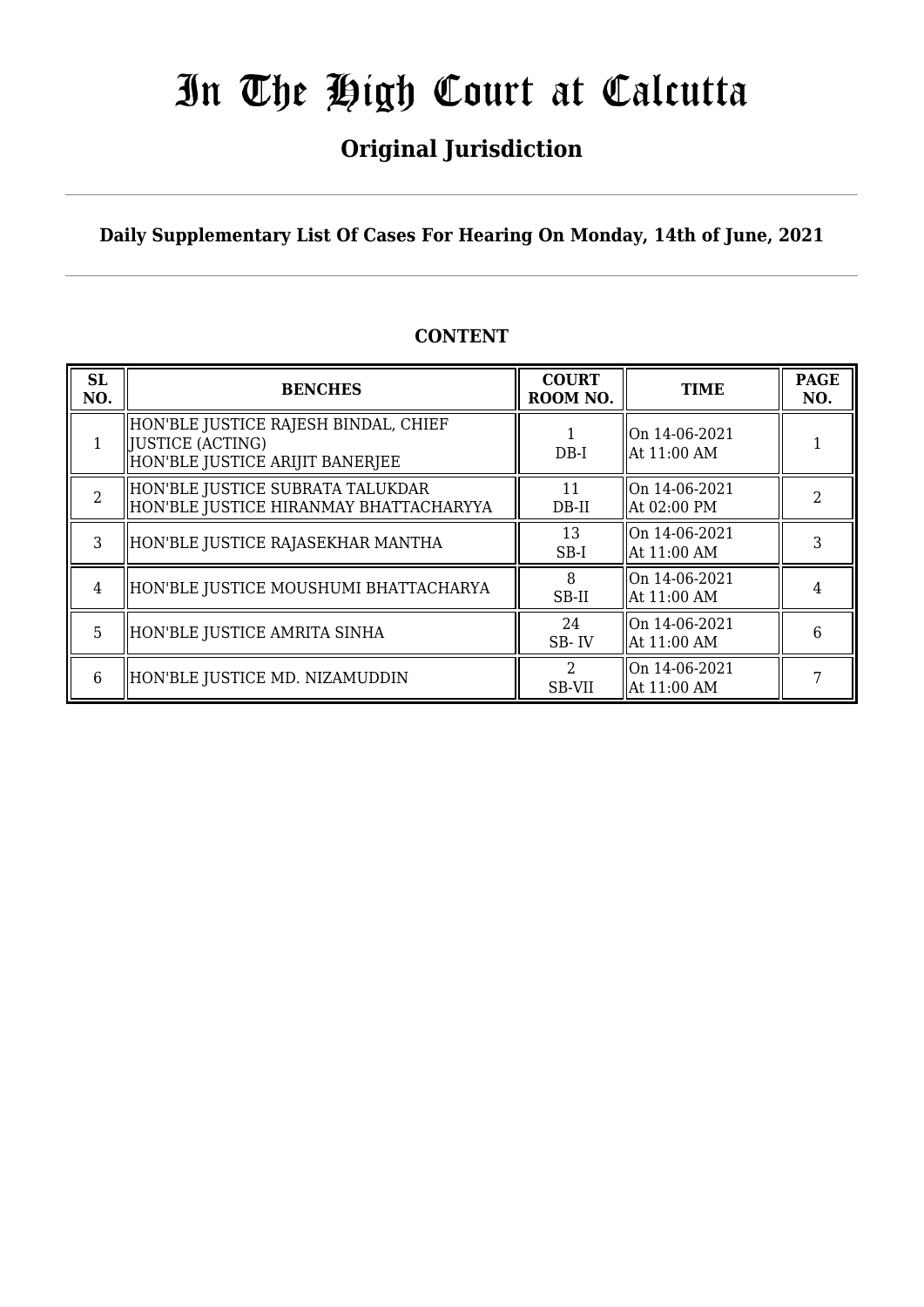

## **Original Side**

**DAILY CAUSELIST For Monday The 14th June 2021**

**COURT NO. 1**

**DIVISION BENCH (DB-I)**

**AT 11:00 AM**

**HON'BLE JUSTICE RAJESH BINDAL, CHIEF JUSTICE (ACTING) HON'BLE JUSTICE ARIJIT BANERJEE ON AND FROM MONDAY, 14TH JUNE, 2021 TO TUESDAY, 15TH JUNE, 2021 -**

### **PUBLIC INTEREST LITIGATION;**

### **ANY OTHER MATTER IRRESPECTIVE OF CLASSIFICATION**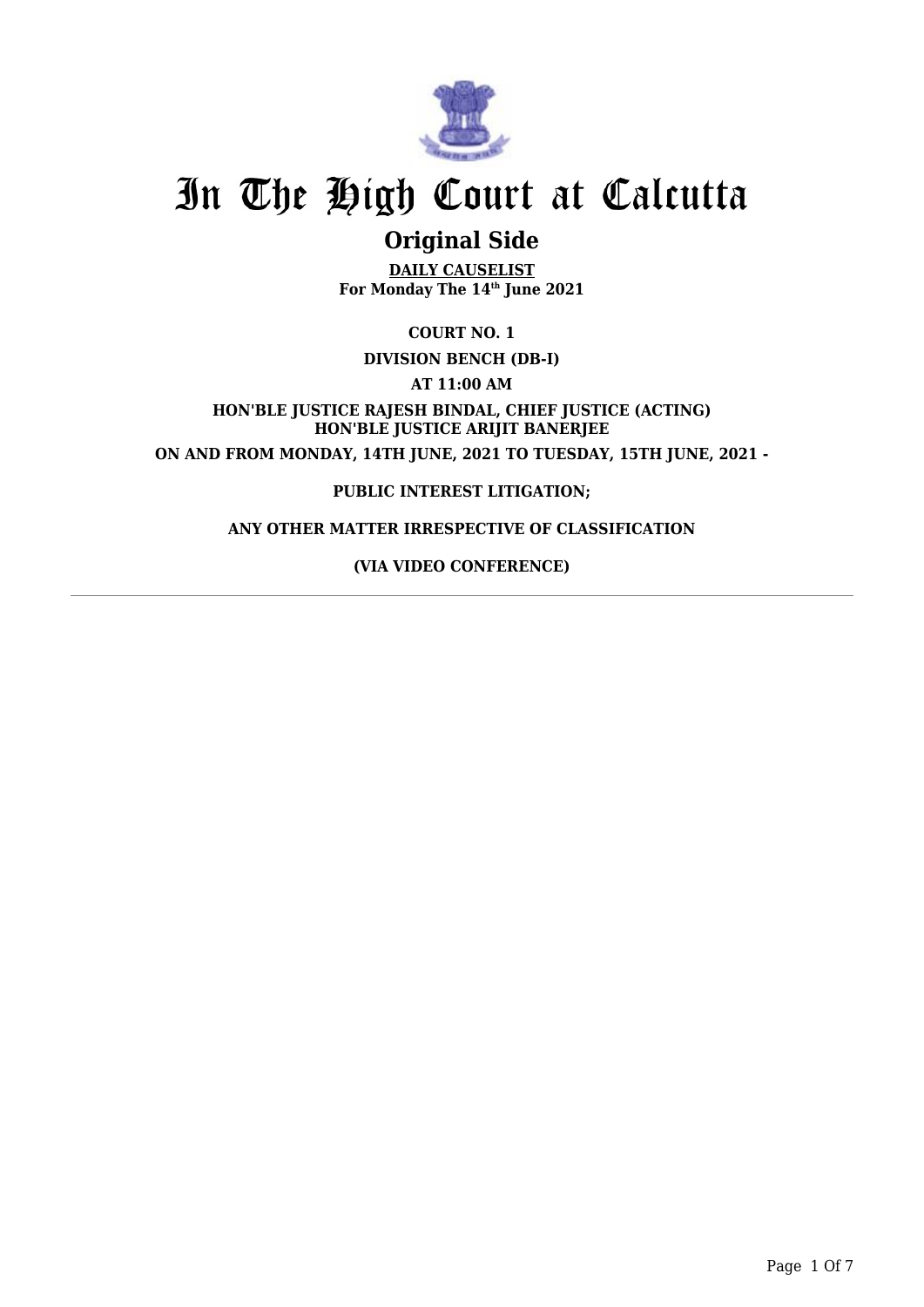

## **Original Side**

**DAILY CAUSELIST For Monday The 14th June 2021**

**COURT NO. 11**

### **DIVISION BENCH (DB-II)**

**AT 2:00 PM**

**HON'BLE JUSTICE SUBRATA TALUKDAR HON'BLE JUSTICE HIRANMAY BHATTACHARYYA ON AND FROM MONDAY, 14TH JUNE, 2021 TO TUESDAY, 15TH JUNE, 2021 -**

**HABEAS CORPUS AND CIVIL MATTERS EXCLUDING THE MATTERS ASSIGNED TO OTHER BENCHES.**

### **(VIA VIDEO CONFERENCE)**

### **NEW APPLICATIONS**

1 APO/78/2021 OCTAVIUS TEA AND VS

IA NO: GA/1/2021

INDUSTRIES LIMITED KANOI TEA PRIVATE LIMITED

SUPRIYO RANJAN SAHA

*(Bench ID-174070 ) 1/1* Page 2 Of 7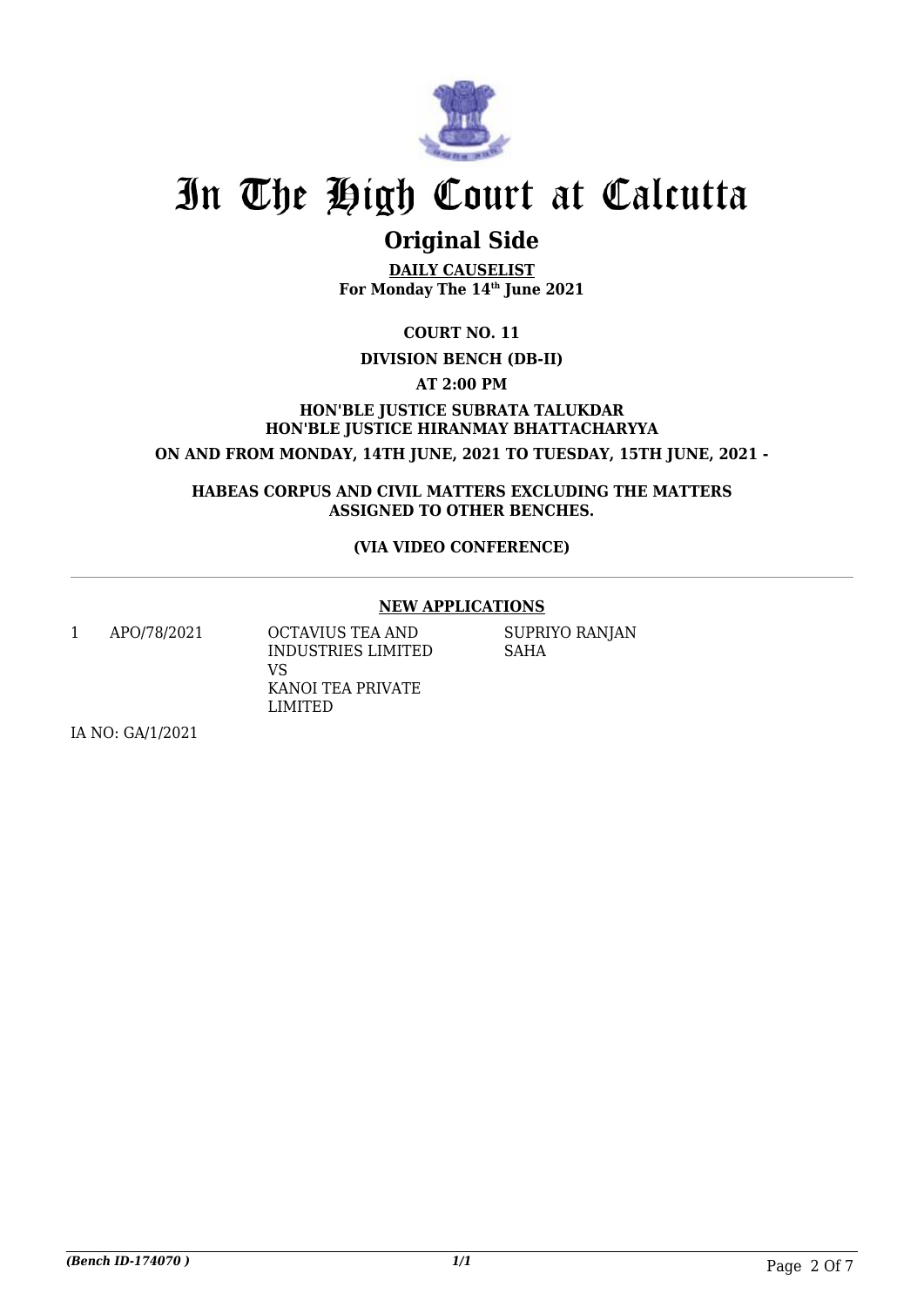

## **Original Side**

**DAILY CAUSELIST For Monday The 14th June 2021**

**COURT NO. 13 SINGLE BENCH (SB-I) AT 11:00 AM HON'BLE JUSTICE RAJASEKHAR MANTHA ON AND FROM MONDAY, 14TH JUNE, 2021 TO TUESDAY, 15TH JUNE, 2021 -**

## **RESIDUARY WRIT MATTERS (GROUP-IX)**

**MATTERS ASSIGNED BY THE HON'BLE THE CHIEF JUSTICE (ACTING).**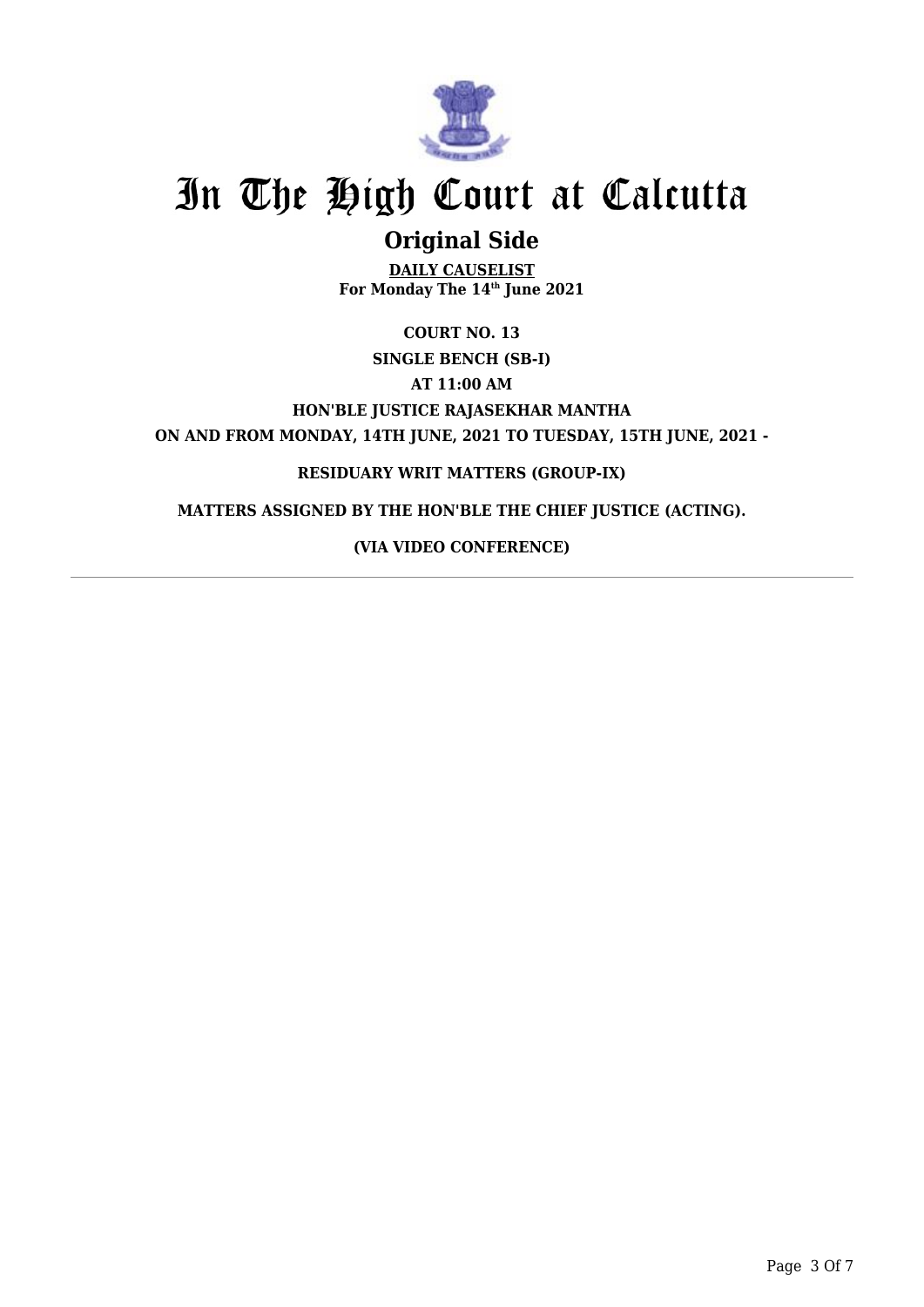

## **Original Side**

**DAILY CAUSELIST For Monday The 14th June 2021**

**COURT NO. 8**

### **SINGLE BENCH (SB-II)**

### **AT 11:00 AM**

### **HON'BLE JUSTICE MOUSHUMI BHATTACHARYA**

**ON AND FROM MONDAY, 14TH JUNE, 2021 TO TUESDAY, 15TH JUNE, 2021 -**

**CIVIL REVISIONS AND ALL CIVIL MATTERS EXCLUDING THE MATTERS ASSIGNED TO OTHER BENCHES.**

#### **(VIA VIDEO CONFERENCE)**

#### **NEW MOTIONS**

| 1  | IA NO. GA/1/2021 | EASTERN HOUSING UDYOG<br>FINANCE COMPANY<br><b>LIMITED</b>                                                                               | ANURAG BAGARIA<br>ANURAG BAGARIA    |
|----|------------------|------------------------------------------------------------------------------------------------------------------------------------------|-------------------------------------|
|    | In CS/104/2021   | Vs.<br><b>ARCUTTIPORE TEA</b><br>COMPANY LIMITED                                                                                         |                                     |
| 2  | AP/237/2021      | <b>B. K. CONSORTIUM</b><br><b>ENGINEERS PRIVATE</b><br><b>LIMITED</b><br><b>VS</b><br><b>INDIAN INSTITUTE OF</b><br>MANAGEMENT, CALCUTTA | <b>DEBAMITRA</b><br><b>ADHIKARI</b> |
| 3  | AP/238/2021      | TATA CAPITAL FINANCIAL<br><b>SERVICES LIMITED</b><br>VS<br>RAJSHREE INDUSTRIES                                                           | AVISHEK GUHA                        |
|    |                  | <b>NEW CHAMBER APPLICATIONS</b>                                                                                                          |                                     |
| 4  | EC/272/2020      | TATA MOTORS FINANCE<br><b>SOLUTIONS LIMITED</b><br>VS.<br>AMBUJ LOGISTICS PRIVATE<br><b>LIMITED</b>                                      | <b>SAUBHIK</b><br><b>CHOWDHURY</b>  |
| 5. | EC/273/2020      | TATA MOTORS FINANCE<br><b>SOLUTIONS LIMITED</b><br><b>VS</b><br>AMBUJ LOGISTICS PRIVATE<br>LIMITED AND ANR.                              | <b>SAUBHIK</b><br><b>CHOWDHURY</b>  |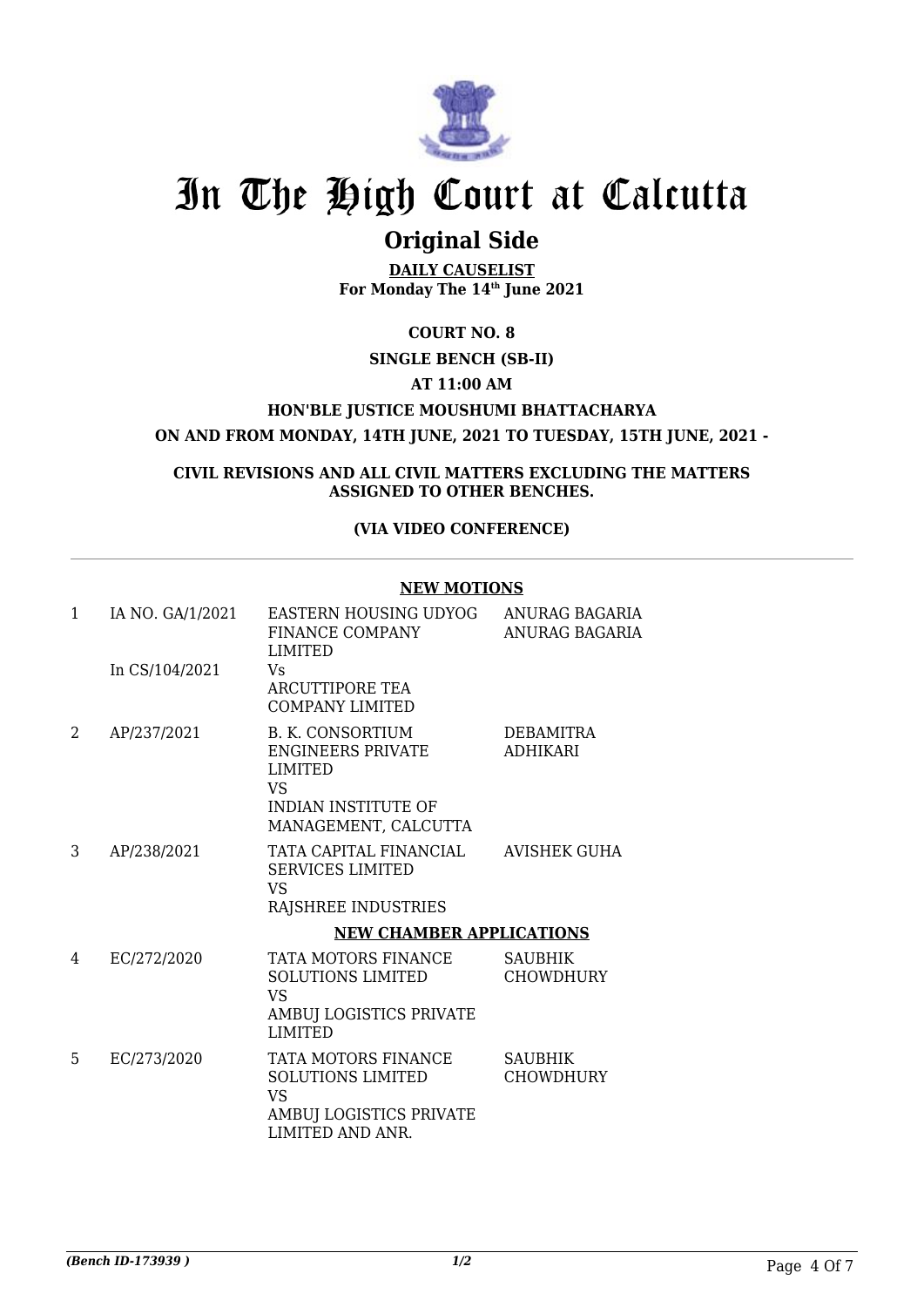| 6  | EC/274/2020                           | TATA MOTORS FINANCE<br><b>SOLUTIONS LIMITED</b><br>VS.<br>AMBUJ LOGISTICS PRIVATE<br>LIMITED AND ANR.                             | <b>SAUBHIK</b><br><b>CHOWDHURY</b> |
|----|---------------------------------------|-----------------------------------------------------------------------------------------------------------------------------------|------------------------------------|
| 7  | EC/275/2020                           | TATA MOTORS FINANCE<br><b>SOLUTIONS LIMITED</b><br><b>VS</b><br>AMBUJ LOGISTICS PRIVATE<br>LIMITED AND ANR.                       | <b>SAUBHIK</b><br><b>CHOWDHURY</b> |
| 8  | EC/276/2020                           | TATA MOTORS FINANCE<br><b>SOLUTIONS LIMITED</b><br><b>VS</b><br>AMBUJ LOGISTICS PRIVATE<br>LIMITED AND ANR.                       | <b>SAUBHIK</b><br><b>CHOWDHURY</b> |
|    |                                       | <b>CHAMBER APPLICATIONS FOR FINAL DISPOSAL</b>                                                                                    |                                    |
| 9  | EC/539/2014                           | WHITE SWAN LAND<br>INFRASTRUCTURE PVT.<br>LTD.<br>VS<br>NATIONAL AGRICULTURE<br><b>CO-OPERATIVE MARKETING</b><br>FEDERATION OF IN | <b>ASOK BHAUMIK</b>                |
| 10 | EC/147/2020                           | RAMESH CO<br><b>VS</b><br><b>IMPERIAL TUBES PVT LTD</b>                                                                           | SOUMALYA GANGULI                   |
|    | IA NO: GA/1/2020(Old No:GA/1172/2020) |                                                                                                                                   |                                    |

### **ADJOURNED MOTION**

| 11 | AP/229/2021 | M/S KSE ELECTRICALS PVT<br>LTD.<br>VS<br>THE PROJECT DIRECTOR<br><b>BANGLADESH RURAL</b><br>ELECTRIFICATION BOARD | KHAITAN AND CO |
|----|-------------|-------------------------------------------------------------------------------------------------------------------|----------------|
|    |             | AND ANR                                                                                                           |                |
|    |             | <b>FOR HEARING</b>                                                                                                |                |

| 12 | IA NO. GA/5/2018<br>(Old No:<br>GA/3055/2018) | SMT.SANDHYA BASU<br>MALLICK & ANR<br>Vs<br>MR PRAMATHA NATH SEN | SUNIL KUMAR<br><b>CHAKRABORTY</b><br>MR ASOKE KUMAR<br><b>BASU</b> | J.MITRA |
|----|-----------------------------------------------|-----------------------------------------------------------------|--------------------------------------------------------------------|---------|
|    |                                               | $\&$ ANR                                                        |                                                                    |         |
|    | In CS/540/1988                                |                                                                 |                                                                    |         |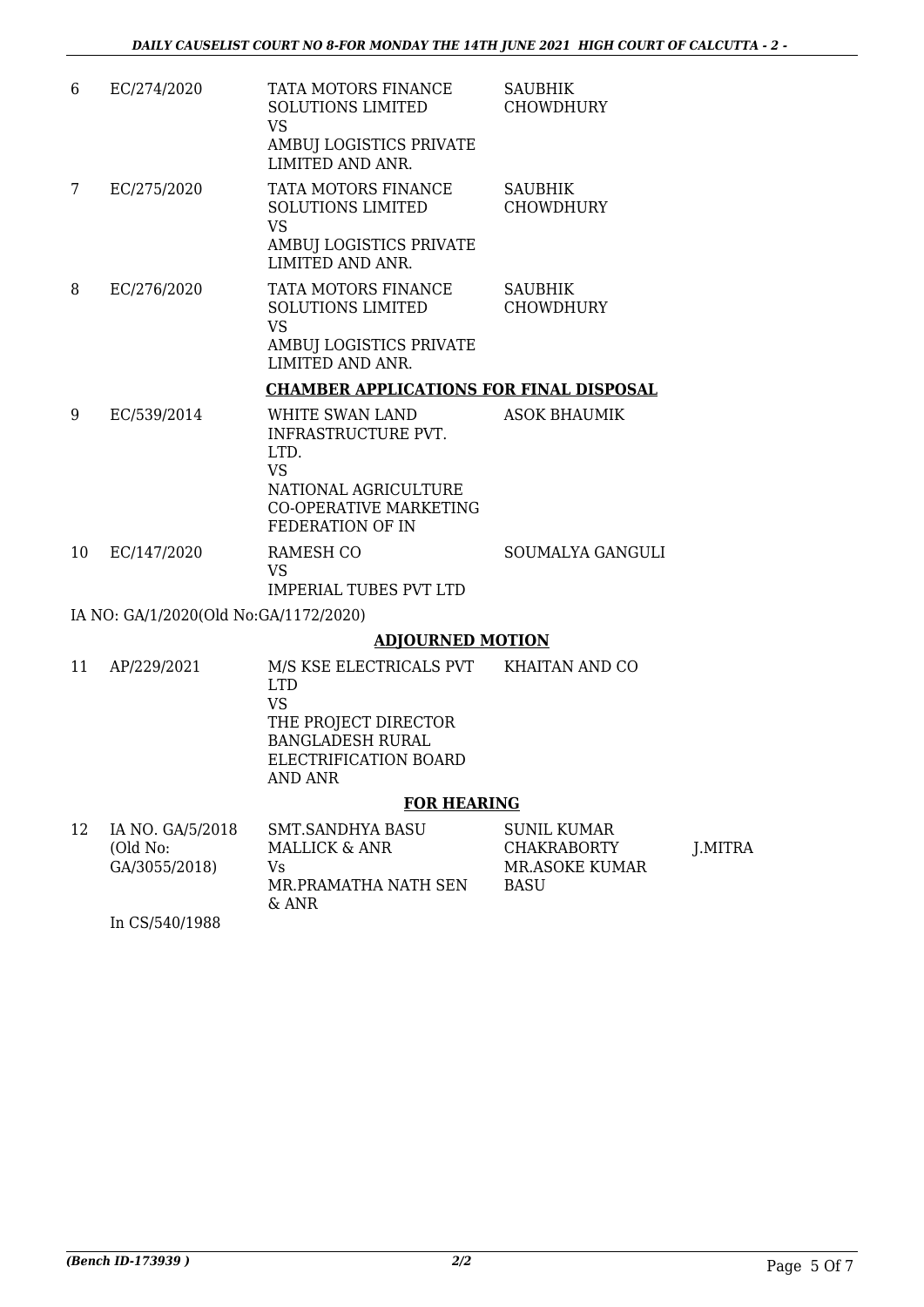

## **Original Side**

**DAILY CAUSELIST For Monday The 14th June 2021**

**COURT NO. 24 SINGLE BENCH (SB- IV) AT 11:00 AM HON'BLE JUSTICE AMRITA SINHA ON AND FROM MONDAY, 14TH JUNE, 2021 TO TUESDAY, 15TH JUNE, 2021 -**

**WRIT MATTERS (GROUP-V TO VIII) EXCEPT MATTERS ASSIGNED TO OTHER BENCHES.**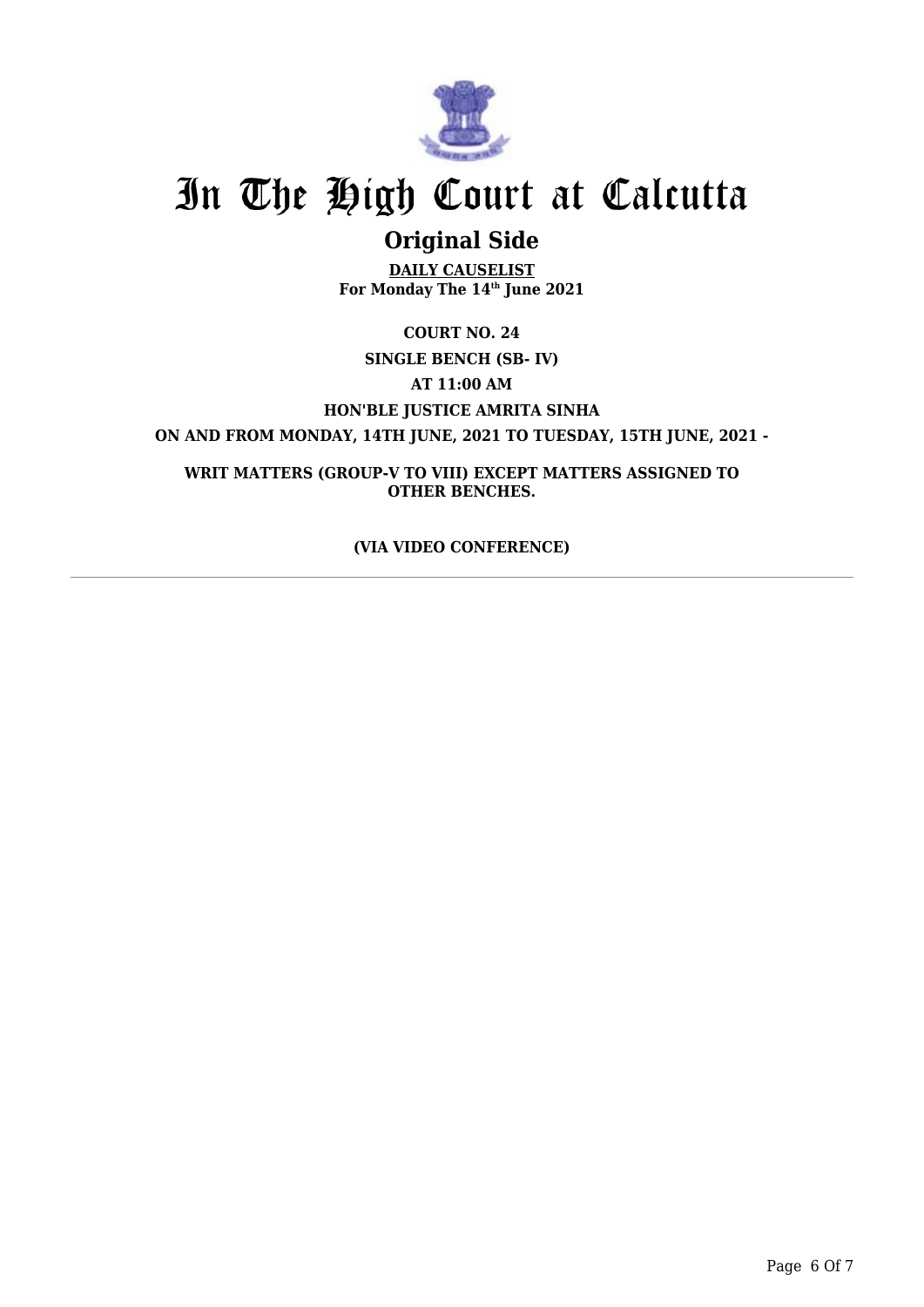

## **Original Side**

**DAILY CAUSELIST For Monday The 14th June 2021**

**COURT NO. 2 SINGLE BENCH (SB-VII) AT 11:00 AM HON'BLE JUSTICE MD. NIZAMUDDIN ON AND FROM MONDAY, 14TH JUNE, 2021 TO TUESDAY, 15TH JUNE, 2021 -**

**WRIT MATTERS (GROUP-I TO IV) EXCEPT MATTERS ASSIGNED TO OTHER BENCHES.**